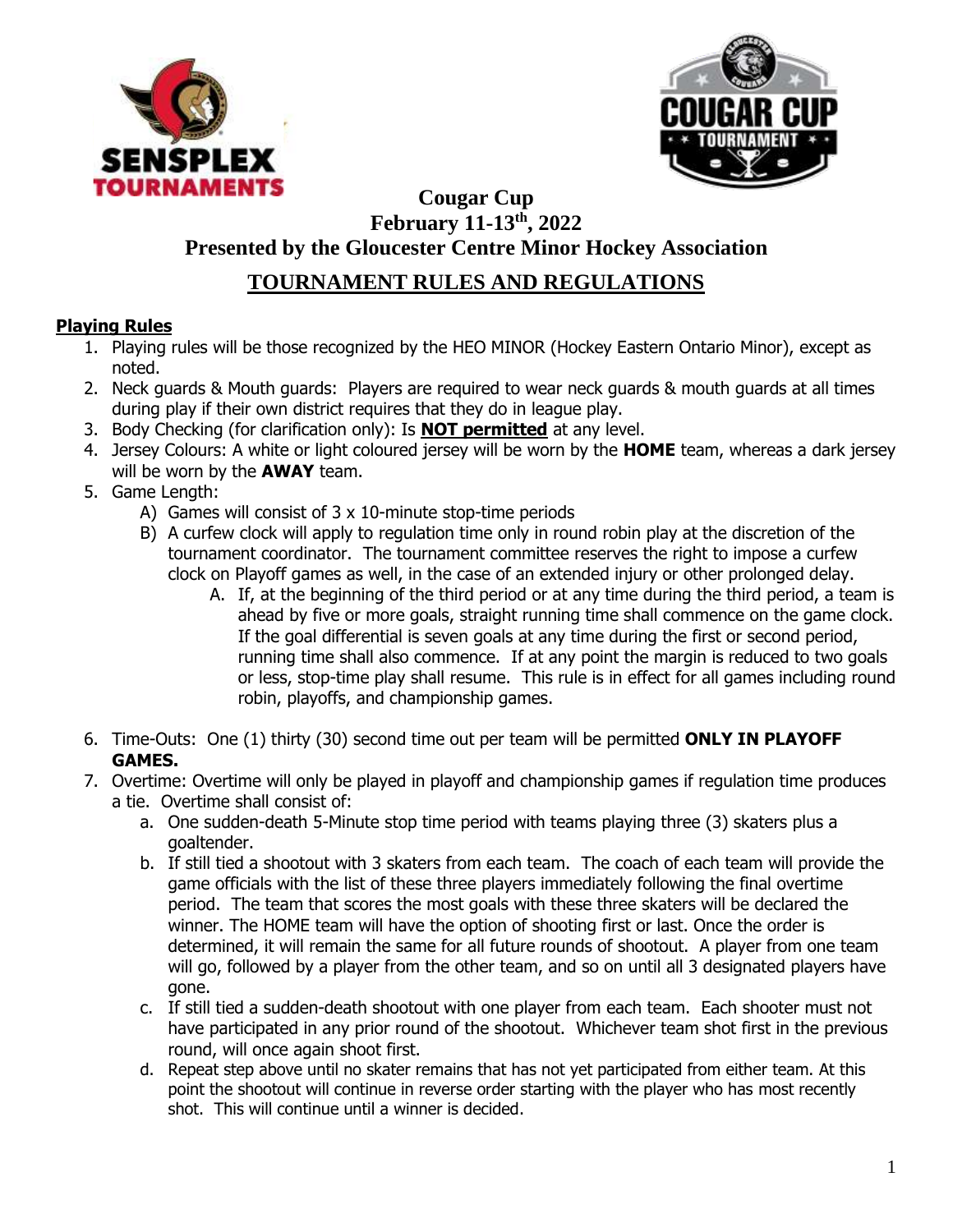- 8. Round Robin Standings: Standings will be based on points: two (2) points for a win, one (1) point for a tie, no points for a loss.
- 9. Tie-Breaker, Round Robin: If tied in points, standings (seedings) will be determined based on the following order:
	- a. The head to head result involving the teams tied (two-way ties only or if one team has beaten all others they are tied with).
	- b. The team with the most wins in round robin play.
	- c. The highest ratio of goals for divided by goals for plus goals against  $[GF/(GF + GA)]$
	- d. The team with the lowest number of penalty minutes accumulated in round robin play.
	- e. The team with the lowest number of goals against
	- f. The team with the most number of goals for
	- g. Coin toss by the tournament coordinator or a designated representative.

*Note: in the event that three or more teams are tied, there will be no reverting back to a previous tiebreaking step as each seed is determined.*

- 10. Stick Measurements: Teams are NOT allowed to request the measurement of any stick during tournament games. If teams have a concern with an opposing player's stick, they must request the measurement prior to the game.
- 11. Discipline All suspensions will be administered according to the HEO Minor code of discipline.
- 12. A player of the game or hardest worker award may be awarded at the conclusion of each game. No player may win the player of the game more than once during the round-robin portion of the tournament.
- 13. For playoff and championship games, the home team will be the team with the highest seeding after the round robin portion in the tournament.

#### **COVID-19 Related Rules and Regulations**

- 1. Team officials on the players bench must always wear a mask. Referees may issue one warning per game to a team that is violating this rule, and should another violation occur, the referee will have the authority to apply escalating discipline (beginning with a bench minor penalty).
- 2. In accordance with the Government of Ontario, everyone 12+ must show proof of vaccination when entering the arena. If a patron refuses to show proof of vaccination without proof of an exemption, by law, they are not permitted to enter the facility.

## **General and Administration Rules**

- 1. **ZERO Tolerance: Taunting or berating of any players, officials, staff, or tournament volunteers will NOT be tolerated under any circumstances by parents, players, team officials or other spectators**. The Sensplex facilities reserve the right to eject any person whom it deems in its sole discretion to be acting in an improper manner and we accept no liability in connection with such ejections.
- 2. Referee's Decisions: All referee's decisions are final and may not be appealed.
- 3. Protests: All protests must be accompanied by a \$200.00 deposit that will be returned only if your protest is successful. A protest will only be heard if it is brought to the attention of the Tournament Coordinator or their delegate within fifteen (15) minutes of completion of the game in question. A hearing and ruling will be completed prior to the team's next scheduled game. All decisions made by the Tournament Committee are final and MUST be respected.
- 4. Teams must bring with them their official branch issued team roster or player cards, along with proof of age and identity for all players.
- 5. In the event of a suspended game by way of forfeiture or forfeit, the score shall be recorded as zero for the loser and three (3-0), or the greater margin of victory at the time of the forfeiture, for the winner.
	- a. Should a team who previously forfeited a game during the tournament be in contention for a playoff spot, that spot will be automatically forfeited should it come down to a tiebreaker whereby the goal ratio becomes the deciding factor.
- 6. Scheduled Game times are approximate. **TEAMS MUST BE PREPARED TO START THEIR GAMES NO LESS THAN 15 MINUTES BEFORE THEIR SCHEDULED START TIME. TEAMS NOT READY TO START THEIR GAMES ON TIME OR WITHIN THE 15-MINUTE WINDOW BEFORE, MAY FORFEIT SUCH GAMES AT THE DISCRETION OF THE TOURNAMENT COORDINATOR OR A DESIGNATED REPRESENTATIVE.**